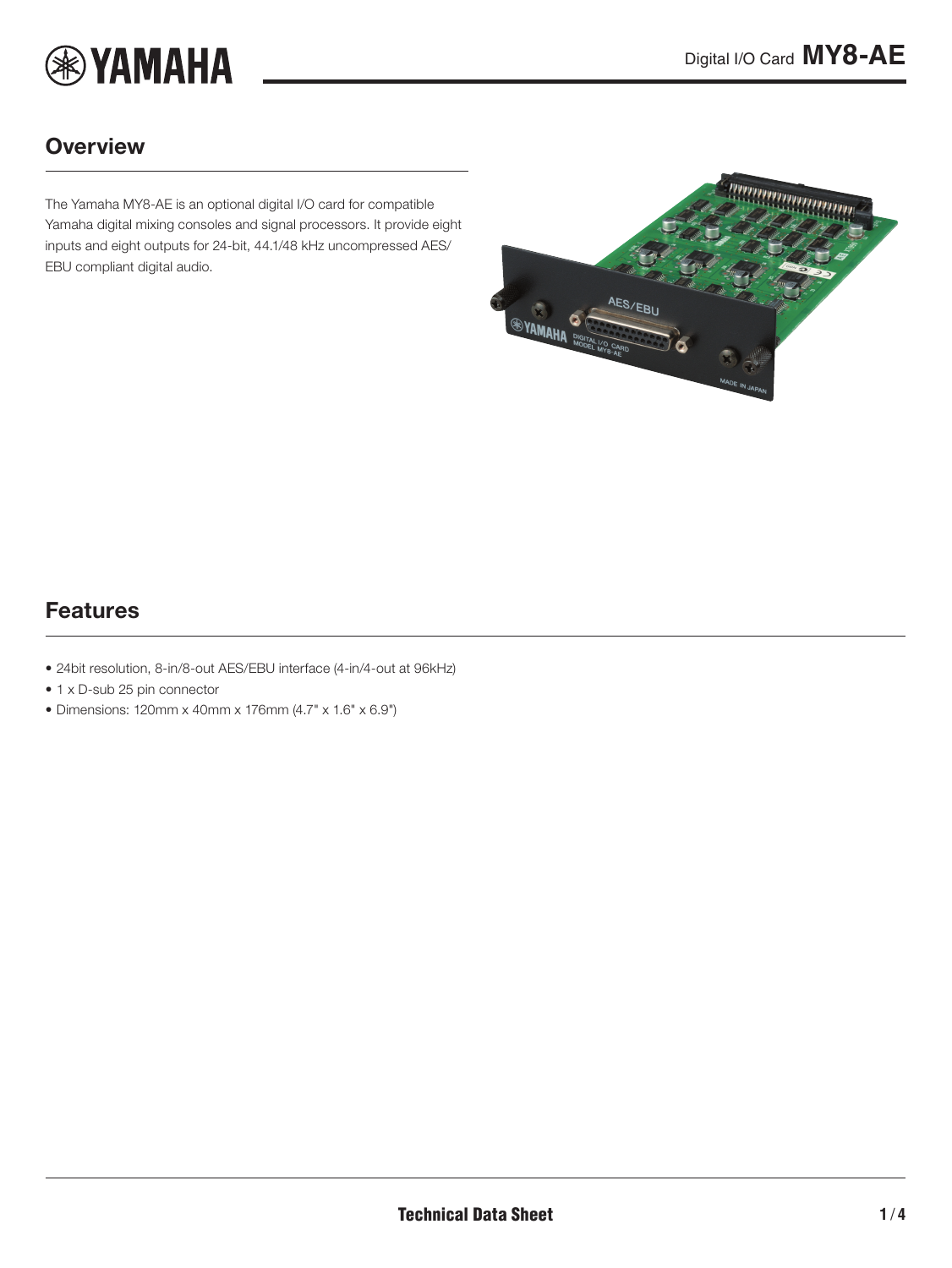

# **Specifications**

#### **General Specifications**

| <b>Channel Count</b>      | 8IN / 80UT                 |
|---------------------------|----------------------------|
| Format                    | AES/EBU                    |
| <b>Sampling Frequency</b> | 44.1/48kHz                 |
| Resolution                | 24bit                      |
| Connector                 | 1 x D-sub 25 pin connector |

#### **Pin Assignment**

| Signal |      | Data In Ch |                   |       | Date Out Ch |             |         |       |         | GND               |                                                                |
|--------|------|------------|-------------------|-------|-------------|-------------|---------|-------|---------|-------------------|----------------------------------------------------------------|
|        |      | $1 - 2$    | $\sim$<br>$3 - 4$ | $5-6$ | $7 - 8$     | $1 - 2$     | $3 - 4$ | $5-6$ | $7 - 8$ | <b>Open</b>       |                                                                |
| Pin    | Hot  |            |                   |       |             |             |         |       |         | $\Omega$<br>J, II | , 22, 23, 24, 25<br>$\sim$<br>$\rightarrow$<br>10.<br>$\cup$ . |
|        | Cold | 14         |                   | ۱b    |             | $-10$<br>10 |         | 20    |         |                   |                                                                |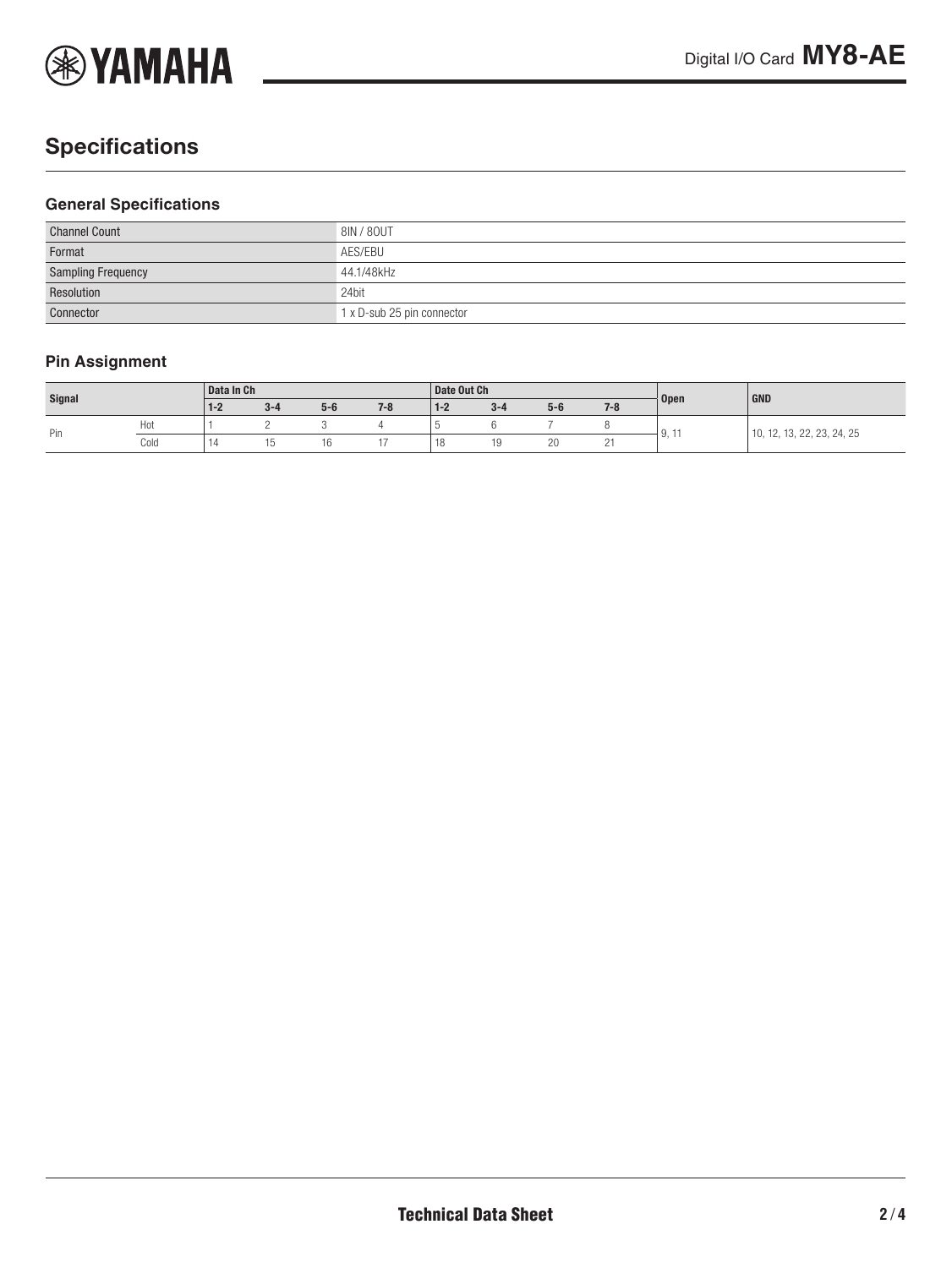

### **Dimensions**